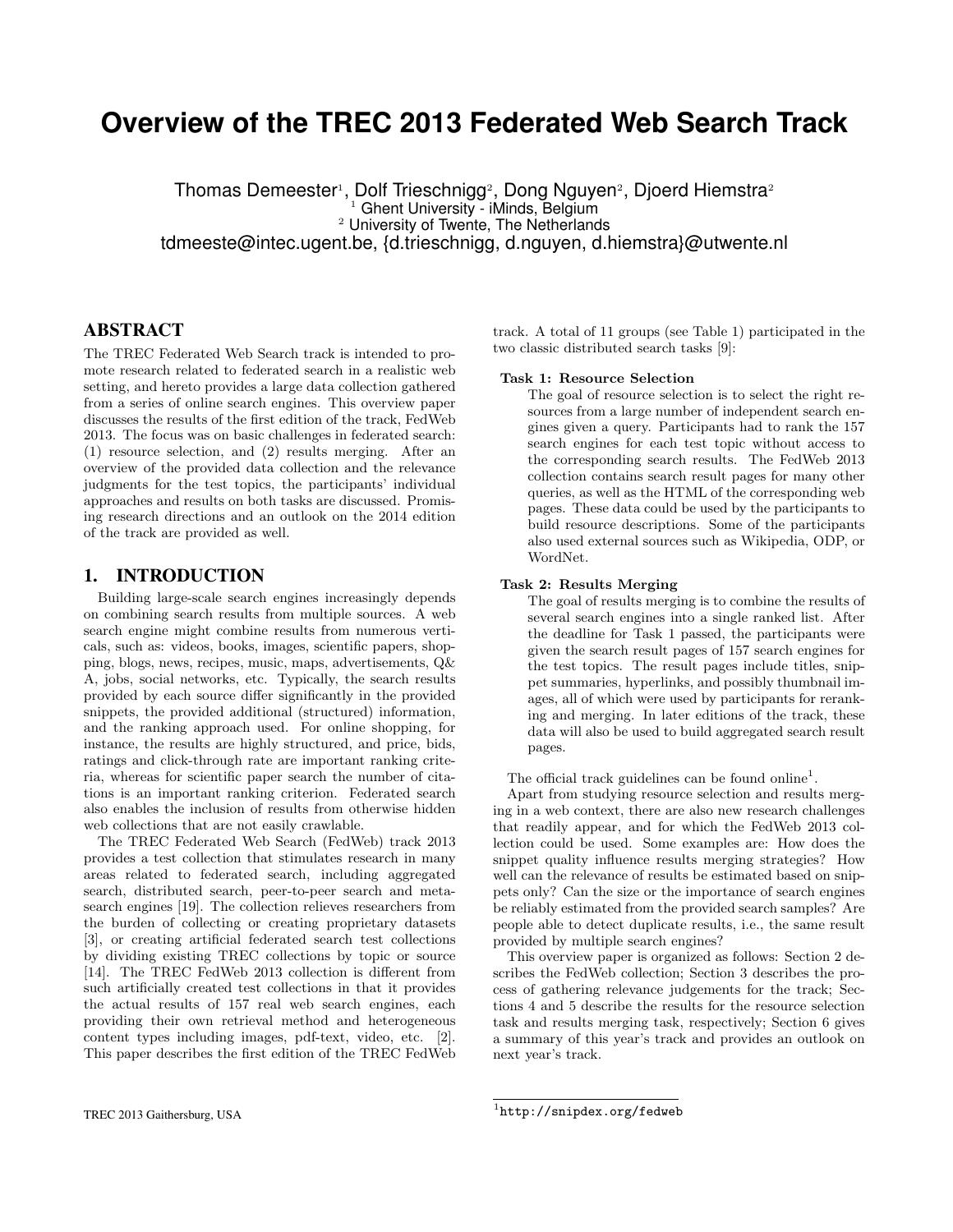| Group ID       | Institute                                         | RS runs | RM runs |
|----------------|---------------------------------------------------|---------|---------|
| <b>CWI</b>     | Centrum Wiskunde & Informatica                    | 3       | 3       |
| <b>ICTNET</b>  | Chinese Avademy of Sciences                       |         | 3       |
| IIIT_Hyderabad | International Institute of Information Technology |         |         |
| NOVASEARCH     | Universidade Nova de Lisboa                       |         | 3       |
| isi_pal        | Indian Statistical Institute                      | 2       |         |
| scunce         | East China Normal University                      |         |         |
| StanfordEIG    | Stanford University                               |         |         |
| udel           | University of Delaware                            | З       | 3       |
| UiS            | University of Stavanger                           | 3       |         |
| <b>UPD</b>     | University of Padova                              | 2       | 2       |
| ut             | University of Twente                              | 2       |         |

Table 1: Participants and number of runs for Resource Selection (RS) and Results Merging (RM).

|                                     |                                | Total                           | Per engine                   |
|-------------------------------------|--------------------------------|---------------------------------|------------------------------|
| Samples<br>$(2000 \text{ queries})$ | Snippets<br>Pages<br>Size (GB) | 1,973,591<br>1,894,463<br>177.8 | 12,570.6<br>12,066.6<br>1.13 |
| <b>Topics</b><br>$(200$ queries)    | Snippets<br>Pages<br>Size (GB) | 143,298<br>136,103<br>16.7      | 912.7<br>866.9<br>0.11       |

Table 2: FedWeb 2013 collection statistics

| Category      | Count | Category       | $\operatorname{Count}$ |
|---------------|-------|----------------|------------------------|
| Academic      | 18    | Local          | 1                      |
| Audio         | 6     | <b>News</b>    | 15                     |
| <b>Blogs</b>  | 4     | Photo/Pictures | 13                     |
| <b>Books</b>  | 5     | Q&A            |                        |
| Encyclopedia  | 5     | Recipes        | 5                      |
| Entertainment | 4     | Shopping       | 9                      |
| Games         | 6     | Social         | 3                      |
| General       | 6     | Software       | 3                      |
| Health        | 12    | <b>Sports</b>  | 9                      |
| Jobs.         | 5     | Tech           | 8                      |
| <b>Jokes</b>  | 2     | Travel         | 2                      |
| Kids          | 10    | Video          | 14                     |

Table 3: FedWeb 2013 search engine categories (an engine can be in multiple categories)

#### 2. FEDWEB 2013 COLLECTION

The FedWeb 2013 Data Collection consists of search results from 157 web search engines in 24 categories ranging from news, academic articles and images to jokes and lyrics. Overview statistics of the collection are listed in Table 2. The categories are listed in Table 3, and the search engines are listed in Appendix A. To prevent a bias towards large general web search engines, we merged the results from a number of large web search engines into the 'BigWeb' (engine e200) search engine. A query for this engine was sent randomly to one of the large web search engines. In comparison to the 2012 collection (available for training) [17], the 2013 collection covers more search engines and a larger variety of categories and has more samples. The collection contains both the search result snippets and the pages the search results link to.

# 2.1 Extracting snippets

The search result snippets were scraped from the HTML search result pages using XPaths. This allowed a single approach to be used for all engines rather than to program a wrapper for each search engine API. The SearchResultFinder plugin [21, 20] was used to quickly identify reusable XPaths to extract the snippets from search result pages. Additional (relative) XPaths were determined manually to extract the link, title, description and thumbnail from each snippet. Table 4 shows an example of the required information to sample search results from a single search engine. Up to 10 snippets from the first search result page were extracted for each engine.

## 2.2 Sampling

2000 sample queries were issued to each of the 157 search engines. The first set of a 1000 queries was the same accross all search engines and were single words sampled from the vocabulary of the ClueWeb09-A collection. The second set of a 1000 queries was engine-dependent and consisted of single words sampled from the retrieved snippet vocabulary of that engine. The pages and thumbnails that were linked to from the snippets were downloaded and included in the collection.

# 2.3 Topics

The organizers created 200 topic descriptions and queries, targeted at specific categories in the collection. Similar to the sampling, for each of the topics the top 10 search result snippets and pages from each search engine were crawled. To facilitate the judgements of pages, screenshots were taken using Selenium<sup>2</sup> (with a maximum height of 3000 pixels) of the top of each retrieved page.

#### 2.4 Duplicate page detection

The search engines in the collection have overlapping indexes, which might result in duplicate pages in the merged search results. To prevent rewarding merged search results containing duplicate (relevant) content, we semi-automatically determined duplicate content. First, a set of candidate duplicates was determined automatically. Then, pairs of likely duplicates were checked manually to determine their state.

Pairs of pages were considered duplicate when:

 $^2$ http://seleniumhq.org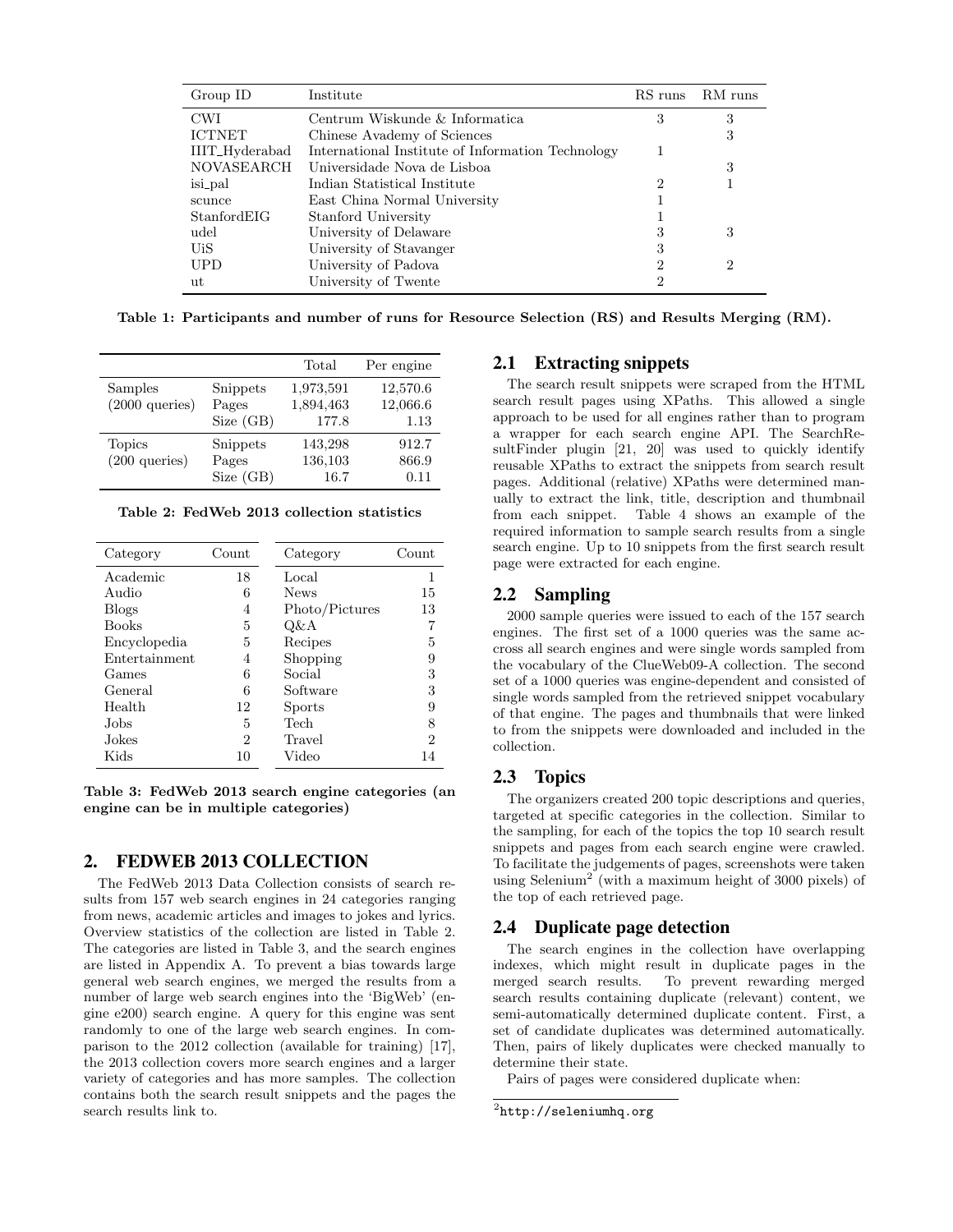| Search engine                                      | University of Twente (e014)                                                               |
|----------------------------------------------------|-------------------------------------------------------------------------------------------|
| Search URL<br>Item XPath<br>Title XPath            | http://doc.utwente.nl/cgi/search/simple?q={q}<br>//tr[@class='ep_search_result']<br>.//em |
| Description XPath<br>Link XPath<br>Thumbnail XPath | $\frac{1}{a}$ /0href<br>.//img[@class='ep_preview_image']/@src                            |

Table 4: Example XPaths for scraping snippets from result pages

- 1. Their normalized URLs are the same. The URL is normalized by lowercasing it, removing the www. prefix of a URL, replacing https by http, removing trailing slashes and paths ending with index.html and index.php.
- 2. The pages are not empty and their MD5 hashes are the same.
- 3. Both URLs do not appear on a manually compiled exclusion list which are known to contain false positives (e.g. from phdcomics.com), the pages contain at least 100 words, have a similar length (< 2% difference) and have the same Simhash [11].

The pairs of pages in the third category were manually checked. False positives included URLs that simply showed a "not available anymore" page and pages asking to accept cookies to view the page. 12,903 pages were flagged as duplicate, resulting in 4,601 page types.

#### 3. RELEVANCE ASSESSMENTS

This section describes the collection of the test topics and the relevance judgments, and gives an idea of how the different resource categories contribute to the total fraction of relevant results.

To collect test topics, we first created a pool of new queries and queries from previous TREC tracks (all queries from the Web Track 2009 and 2010, and selected queries from the Million Query Track 2009). The 271 new queries are real life queries, recorded by a number of people with diverse backgrounds, who provided both the queries and the corresponding information need descriptions. We explicitly asked them to also include queries targeting other than only general web search engines. For all 506 queries in this pool, we estimated which resource categories (see Table 3) each of those queries was most likely to target, and made a first selection of 200 (mostly new) queries, thereby ensuring that all resource categories were well represented. The annotation was then organized in two distinct steps. First, we judged all top-3 snippets from each resource for each of these 200 queries (in total almost 50,000 snippets), given that judging snippets goes much faster than judging pages. From those 200 queries, we selected 50 queries for which we collected the complete page judgments (i.e., for the top 10 results). These 50 queries were selected based on the relevance distribution of the judged snippets, avoiding queries with too few or too many relevant results. We also favored queries which had a substantial number of relevant results among other than only the general web search engines. For those 50 queries, the judges were asked to write down a narrative which described the information need, its context and the expected results. This narrative was used in both the

snippet and page judgments. We collected over 32,000 page judgments for the 50 selected queries, not including overlapping judgments. An example of a query, with description and narrative, is given below.

```
<topic id='7145'>
  <query>why do cats purr</query>
  <description>
   You want to know why cats purr and what it means.
  </description>
  <narrative>
   You have cats and want to know what they want to
   communicate while purring. Any information on the
   meaning of purring is interesting, including videos.
   However, biological information on how the purring
   is done, is not relevant.
  </narrative>
</topic>
```
The graded relevance levels used in the judgements are also used in the Web Track<sup>3</sup>: Non (not relevant), Rel (minimal relevance), HRel (highly relevant), Key (top relevance), and Nav (navigational).

There are a number of differences with respect to the 2012 test collection [17]. First of all, we judged all pages (in the top 10 result lists), whereas for the 2012 test topics we left out those with non-relevant snippets. Also, besides the information need descriptions, we introduced a narrative for each query, facilitating the assessor's consistent choice of relevance for results from different resource categories. The main difference is, however, the choice of test queries designed to avoid the strong bias towards general web search engines, mentioned in [12]. As a reference, we added the 50 selected queries in Appendix B. As an illustration, Fig. 1 gives an overview of the relevance distribution over the different resource categories, in a boxplot that presents per category the fraction of results with relevance level Rel or higher for each test topic. For the most important resource categories (in terms of number or size of resources, i.e: General, Video, Blogs, Audio, . . . ), many topics provide a significant amount of relevant results. However, we also tried to select at least a few topics targeting smaller resource categories (e.g., Recipes, Travel, Jokes). In the end, only two categories (Games and Local) did not provide a notable number of relevant results for any of the test topics, despite queries that were intended to target those categories, like query 7415 ('most anticipated games of 2013') for games, or 7009 ('best place to eat pho in new york') for local, see appendix B.

 $^3$ http://research.microsoft.com/en-us/projects/ trec-web-2013/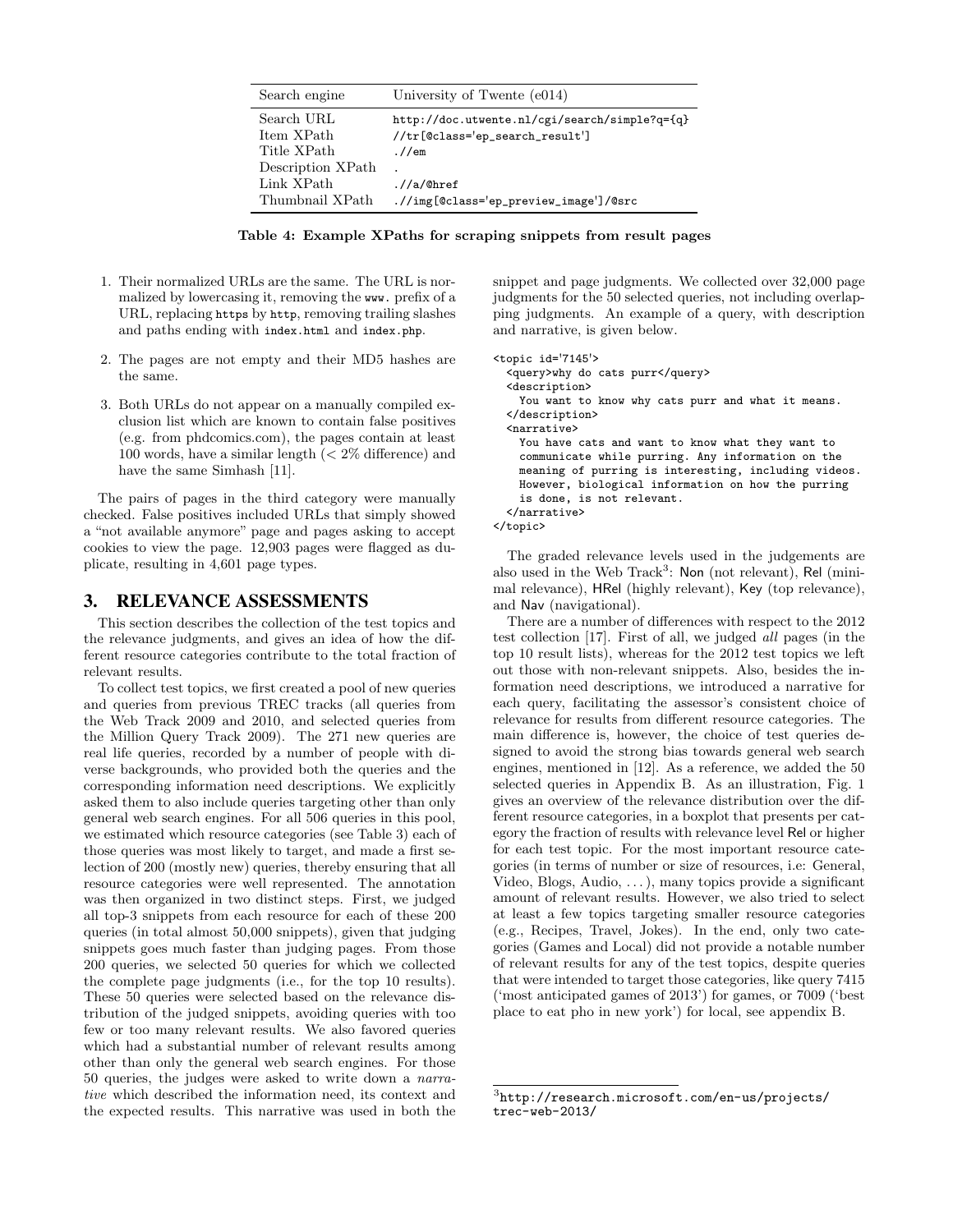

Figure 1: Relevance distributions over resource categories.

# 4. RESOURCE SELECTION

#### 4.1 Evaluation

The evaluation results for the resource selection task are shown in Table 5, displaying for a number of metrics the average per run over all topics. The primary evaluation metric for the resource selection task is the normalized discounted cumulative gain nDCG@20, where we use the nDCG variant introduced by Burges et al. [8]. The gain  $g_j$  at rank j is calculated as  $g_j = 2^{r(j)} - 1$ , with  $r(j)$  the relevance level of the result at rank j. The relevance of a search engine for a given query is determined by calculating the graded precision [15] on the top 10 results. This takes the graded relevance levels of the documents in the top 10 into account, but not the ranking. The following weights are given to the relevance levels of documents:  $w_{\text{Non}} = 0, w_{\text{Rel}} = 0.25, w_{\text{HRel}} =$  $0.5, w_{\text{Key}} = r_{\text{Nav}} = 1$ . The graded relevance values are then converted to discrete relevance levels  $r$  through multiplication by 100 and taking the nearest integer value. We also reported nP@1 and nP@5, the normalized graded precision for the highest ranked resource, respectively, the top 5 resources, averaged over all topics. We define the normalized graded precision nP@k for each topic as the graded precision on all results for that topic from the top k resources (using the graded relevance weights defined above, and disregarding the ranking of results and resources), normalized by the graded precision of the top k resources for the best possible ranking for that topic. For example, nP@1 denotes the graded precision of the highest ranked resource, divided by the highest graded precision by any of the resources for that topic.

#### 4.2 Participant Approaches

This section shortly describes the experiments by the Fed-Web participants for the resource selection task.

#### *University of Delaware (udel)*

Resources were ranked based on the average document scores (udelFAVE), the rank of the highest ranking document (udelRSMIN) and by using rankings of documents to find resource scores with a cut-off (udelODRA). Weights and cut-off values were determined from experiments on the FedWeb 2012 dataset.

#### *University of Padova (UPD)*

The University of Padova, explored the effectiveness of the TWF-IRF weighting scheme in a Federated Web Search setting [7]. The UPDFW13sh run was obtained by combining the query keywords using OR. The UPDFW13mu run was created by appending three ranked lists of search engines: First, the engines were returned matching an AND query, then the engines matching an OR query (and not included in the first list) and finally the remaining engines (ordered by id).

#### *University of Twente (ut)*

The University of Twente used the recently proposed shard selection method called 'Taily' that is based on statistics of all shards [1]. As these were not available, document samples were used instead. In comparison with their original publication, the FedWeb submission assumed that all resources are of the same size. They experimented with a baseline run (utTailyM400), and a variation using a Gaussian distribution instead of a Gamma distribution (utTailyNormM400).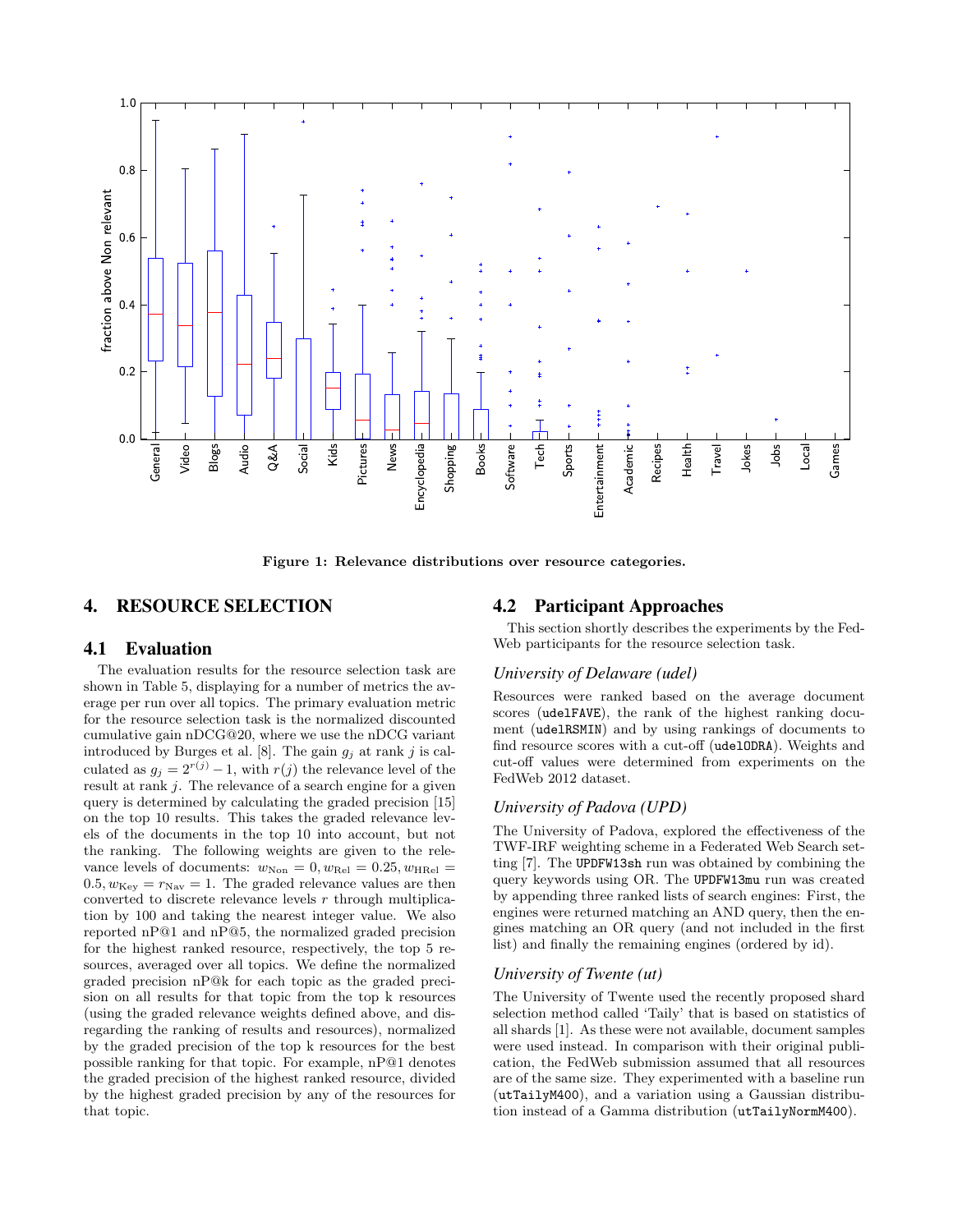| Task 1: Resource Selection |                 |         |      |      |                              |
|----------------------------|-----------------|---------|------|------|------------------------------|
| $\operatorname{Group}$ ID  | Run ID          | nDCG@20 | nP@1 | nP@5 | resources used               |
| <b>UPD</b>                 | UPDFW13mu       | 0.299   | 0.16 | 0.21 | documents                    |
|                            | UPDFW13sh       | 0.247   | 0.12 | 0.21 | documents                    |
|                            | UiSP            | 0.276   | 0.18 | 0.27 | documents                    |
| <b>UiS</b>                 | UiSSP           | 0.274   | 0.19 | 0.29 | $snippets + documents$       |
|                            | UiSS            | 0.165   | 0.16 | 0.21 | snippets                     |
|                            | udelFAVE        | 0.244   | 0.20 | 0.22 | documents                    |
| udel                       | udelODRA        | 0.159   | 0.21 | 0.18 | documents                    |
|                            | udelRSMIN       | 0.053   | 0.06 | 0.07 | documents                    |
| ut                         | utTailyM400     | 0.216   | 0.17 | 0.23 | documents                    |
|                            | utTailyNormM400 | 0.214   | 0.20 | 0.23 | documents                    |
|                            | cwi13SniTI      | 0.123   | 0.10 | 0.19 | snippets                     |
| <b>CWI</b>                 | cwi130DPTI      | 0.096   | 0.14 | 0.16 | $snippets + ODP$             |
|                            | cwi130DPJac     | 0.050   | 0.06 | 0.09 | <b>ODP</b>                   |
| <b>IIL</b> Hyderabad       | iiitnaive01     | 0.107   | 0.13 | 0.17 | snippets, Wikipedia, WordNet |
| scunce                     | ECNUBM25        | 0.105   | 0.07 | 0.10 | snippets, Google search      |
| isi_pal                    | incgqdv2        | 0.037   | 0.11 | 0.06 | GoogleQuery                  |
|                            | incgqd          | 0.025   | 0.09 | 0.03 | GoogleQuery                  |
| StanfordEIG                | StanfordEIG10   | 0.018   | 0.07 | 0.02 | documents                    |
|                            | RS_clueweb      | 0.298   | 0.00 | 0.32 | snippets                     |
| organizers (baselines)     | RS_querypools   | 0.185   | 0.07 | 0.10 |                              |

|  |  |  |  | Table 5: Results for the Resource Selection task. |  |  |
|--|--|--|--|---------------------------------------------------|--|--|
|--|--|--|--|---------------------------------------------------|--|--|



Figure 2: Comparison of runs on the Resource Selection task.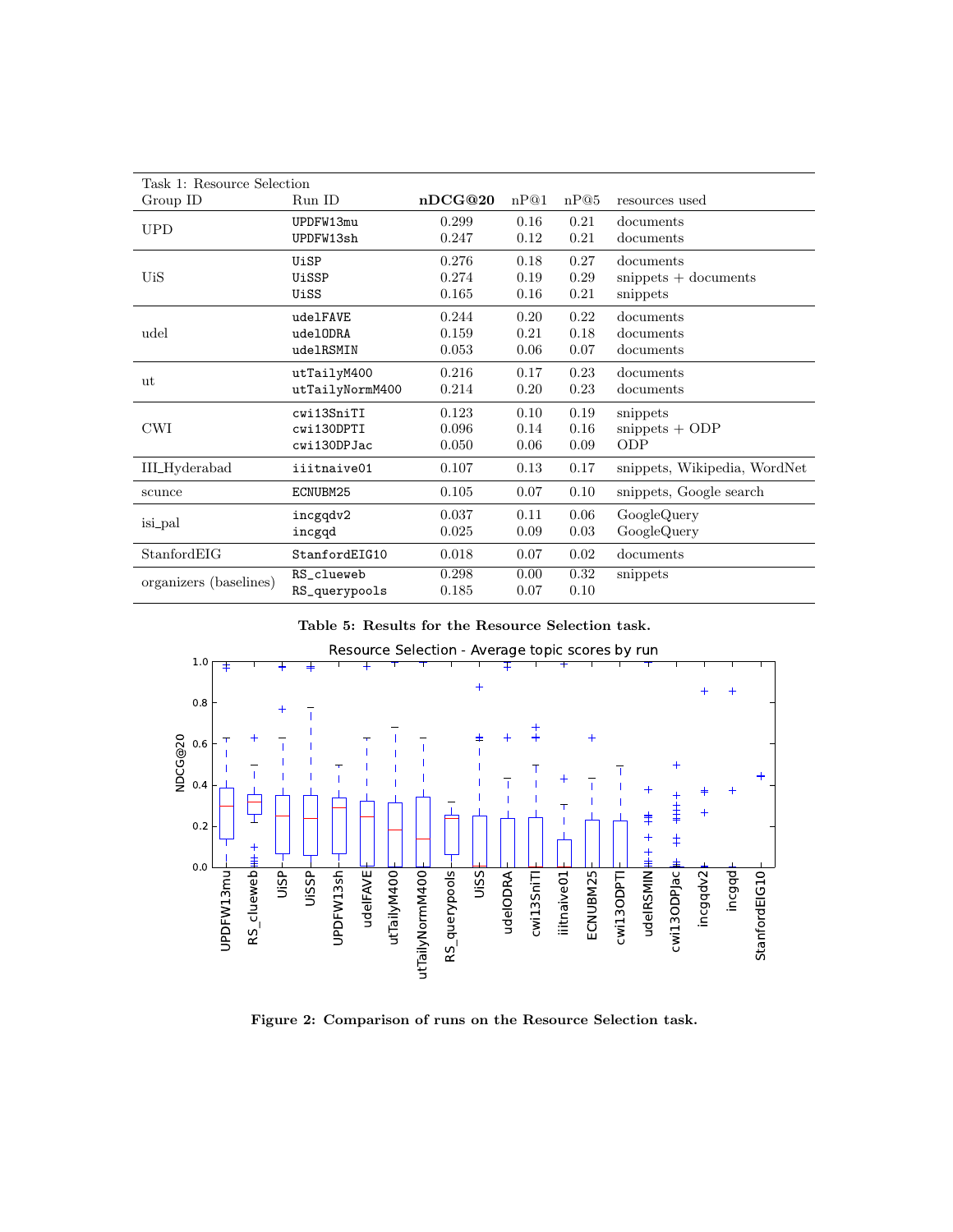# *Centrum Wiskunde & Informatica (CWI)*

CWI [5] explored the use of ODP category information for resource selection, by ranking the resources based on the Jaccard similarity between the ODP categories of the query and each resource (cwi13ODPJac). They also experimented with an approach using only snippets. An index was created of large documents, each created by concatenating all snippets from a resource. The resources were then ranked based on TF-IDF similarity (cwi13SniTI). The cwi13ODPTI combined the rankings of the two approached using a Borda voting mechanism.

#### *University of Stavanger (UiS)*

The University of Stanvanger explored two different approaches [4]. The UiSP run ranked individual documents in a central index of all sampled documents, based on their full page content using a language modeling approach. The relevance estimates were then aggregated on a resource level. The UiSPP run is a linear combination of the UiSP run with a model that estimated the relevance of collections based on a language modeling approach, by representing each resource as a single, large document created from the sampled snippets. UiSS used the same approach as UiSPP, but now using only snippets. Resource priors were calculated based on the total number of sampled documents.

# *International Institute of Information Technology (IIIT\_Hyderabad)*

IIIT Hyderabad explored the use of Wordnet synonyms and Wikipedia categories for query expansion (iiitnaive01).

#### *East China Normal University (scunce)*

They performed query expansion using Google search and ranked the resources based on BM25 (ECNUBM25).

#### *Indian Statistical Institute (isi\_pal)*

The Indian Statistical Institute did not use the provided document and snippet samples (runs incgqd and incgqdv2) [18]. Instead, they used the Google Search API to issue the test queries to each resource. Each resource was ranked using the top 8 retrieved results.

# *Stanford University (StanfordEIG)*

The StanfordEIG10 run was executed over a Cassandra database containing meta information about the search engines. The overall dataset was partitioned into Solr indexes, vectors were then calculated on a TF-IDF basis which was loaded into a dictionary map. Thresholds for term frequency were established at  $\geq 10, \geq 50$  and ≥ 100 respectively. Queries were tokenized before being executed over keys and fields in the Cassandra Keyspace. Unfortunately the scoring metric was not stable and only the top result for each query was presented.

#### *4.2.1 Organizers' baseline*

As a simple baseline, we used a query-independent method by ranking resources based on their estimated size. The first size estimation method (RS\_clueweb) scaled the document frequencies in the sampled data based on a reference corpus, for which we used the ClueWeb09 collection<sup>4</sup>. The second

method used query pools, similar to [6], and resulted in moderate baseline results (RS\_querypools).

# 4.3 Analysis

Table 5 lists the particpants' results on the Resource Selection task. The NDCG@20 scores range from 0.025 to 0.295 and are strongly correlated (Pearson's  $r = 0.9$ ) with the nP@5. Fig. 2 visualizes the topic scores per run: a boxplot shows the first and third quartiles and the median (red line) NDCG@20 values.

The Clueweb09 baseline RS\_clueweb performs surprisingly well. Having a good size estimate turns out to give a solid baseline. Notable is the nP@1 of 0, caused by a flaw in estimating the size of a single search engine (which for every query returns the same set of results). Despite this flaw, the run achieves the highest nP@5. Its boxplot in Fig. 2 shows stable results, with relatively few positive outliers compared to the best peforming run. The other baseline (RS\_querypools) performs much worse, but similar to RS\_clueweb it gives relatively stable results with a high median.

The best performing runs (UPDFW13mu, UiSP and udelFAVE) rely on indices based on single documents (rather than snippets) and combine evidence from standard retrieval approaches (variations on TF.IDF and language modeling). The best performing runs do not use external resources such as Wordnet and Wikipedia. A notable exception is the RS\_clueweb baseline, which uses the collections' snippets in combination with the ClueWeb '09 collection to make size estimates.

# 5. RESULTS MERGING

# 5.1 Evaluation

The evaluation results for the results merging task are shown in Table 6, displaying for a number of metrics the average per run over all topics.

The primary evaluation metric for the results merging task is again the normalized discounted cumulative gain nDCG@20. We have chosen the relevance levels used to calculate the gain as  $r_{\text{Non}} = 0, r_{\text{Rel}} = 1, r_{\text{HRel}} = 2, r_{\text{Key}} =$  $r_{\text{Nav}} = 3$ . Note that when going through the ranked results, duplicate documents (based on URL and content, see Section 2.4) of a result already seen higher in the list, are considered non-relevant (i.e., are assigned relevance level Non), when calculating this measure on the merged results.

We also reported nDCG@100, P@10, and ERR@20, using the same penalty for duplicates. P@10 is the binary precision at 10, whereby all levels from Rel and above are considered relevant, and hence represents the ability of filtering out non-relevant results. For the expected reciprocal rank ERR@20 (see Chapelle et al. [10]), we used the same relevance levels used in the TREC Web Track (i.e., 0-4 ranging from Non to Nav). In order to show that detecting duplicates is an important issue for efficient results merging in the Web setting, we also reported the nDCG@20 and ERR@20 without duplicate penalty, indicated with (\*) in Table 6.

# 5.2 Participant Approaches

#### *Universidade Nova de Lisboa (NOVASEARCH)*

NovaSearch experimented with three different late-fusion approaches [16]. Duplicate documents were assumed to have

<sup>4</sup> http://lemurproject.org/clueweb09/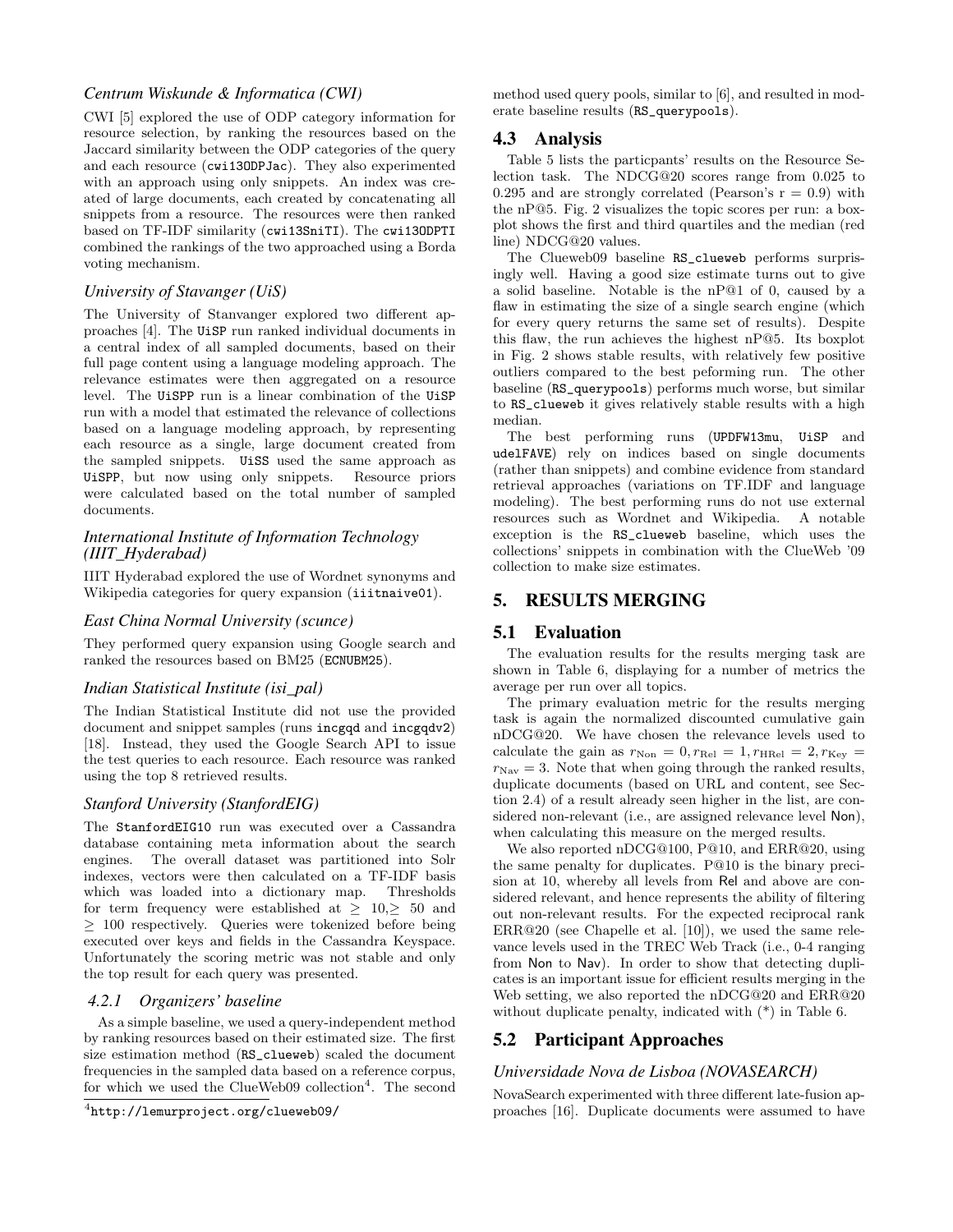| Task 2: Results Merging                                         |                                       |  |  |  |  |
|-----------------------------------------------------------------|---------------------------------------|--|--|--|--|
| nDCG@20<br>nDCG@100<br>P@10<br>Run ID<br>Group ID               | ERR@20<br>$nDCG@20(*)$<br>$ERR@20(*)$ |  |  |  |  |
| 0.370<br>0.257<br>0.255<br>nsRRF                                | 0.254<br>0.439<br>0.428               |  |  |  |  |
| <b>NOVASEARCH</b><br>0.165<br>0.199<br>0.310<br>nsISR           | 0.166<br>0.287<br>0.285               |  |  |  |  |
| 0.278<br>0.135<br>0.199<br>nsCondor                             | 0.133<br>0.174<br>0.171               |  |  |  |  |
| 0.223<br>0.341<br>0.414<br>ICTNETRun2                           | 0.213<br>0.290<br>0.274               |  |  |  |  |
| <b>ICTNET</b><br>0.223<br>0.322<br>0.414<br>ICTNETRun3          | 0.213<br>0.273<br>0.290               |  |  |  |  |
| 0.216<br>0.329<br>0.396<br>ICTNETRun1                           | 0.206<br>0.270<br>0.286               |  |  |  |  |
| 0.200<br>0.369<br>0.332<br>udelRMIndri                          | 0.190<br>0.366<br>0.347               |  |  |  |  |
| 0.318<br>0.161<br>0.257<br>udel<br>udelSnLnSc                   | 0.159<br>0.255<br>0.251               |  |  |  |  |
| 0.318<br>0.154<br>0.234<br>udelPgLnSc                           | 0.151<br>0.244<br>0.252               |  |  |  |  |
| 0.162<br>0.332<br>0.322<br>CWI13IndriQL                         | 0.154<br>0.247<br>0.236               |  |  |  |  |
| <b>CWI</b><br>0.151<br>0.281<br>0.284<br>CWI13iaTODPJ           | 0.147<br>0.205<br>0.200               |  |  |  |  |
| 0.147<br>0.240<br>0.250<br>CWI13bstTODPJ                        | 0.144<br>0.230<br>0.225               |  |  |  |  |
| 0.135<br>0.170<br>0.254<br>UPDFW13rrmu<br><b>UPD</b>            | 0.133<br>0.231<br>0.228               |  |  |  |  |
| 0.129<br>0.254<br>UPDFW13rrsh<br>0.171                          | 0.127<br>0.219<br>0.222               |  |  |  |  |
| <i>isi_pal</i><br>0.081<br>0.108<br>0.150<br>merv1              | 0.081<br>0.132<br>0.131               |  |  |  |  |
| 0.142<br>0.260<br>0.262<br>RM_clueweb<br>organizers (baselines) | 0.140<br>0.164<br>0.167               |  |  |  |  |
| 0.064<br>0.186<br>0.196<br>RM_querypools                        | 0.063<br>0.060<br>0.058               |  |  |  |  |

Table 6: Results for the Results Merging task.



Figure 3: Comparison of runs on the Results Merging task.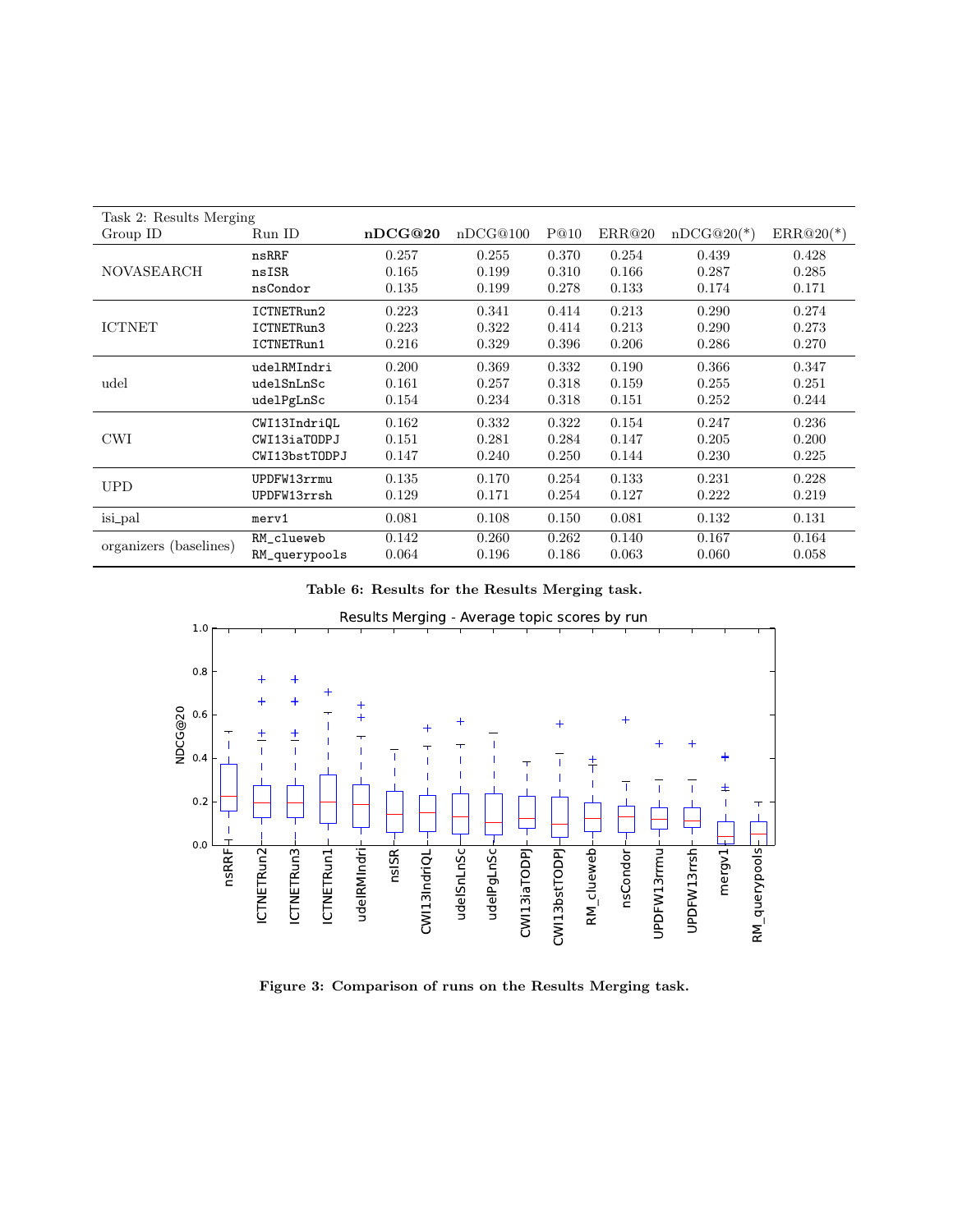the same URL. Two runs were submitted based on existing fusion approaches, Reciprocal rank fusion (nsRRF) and Condorcet Fuse (nsCondor). In addition, they submitted a run based on their own Inverse Square Rank approach (nsISR).

#### *University of Padova (UPD)*

UPD merged results in a round robin fashion [7]. The UPDFW13rrsh run was based on the ranking from the UPDFW13sh run, the UPDFW13rrmu run used the ranking obtained in the UPDFW13mu run.

# *Chinese Academy of Sciences (ICTNET)*

They experimented with three different methods [13]. The ICTNETRun1 run was created by scoring documents based on BM25 and combining the scores of each field (including URL, title, main content, headings) using a linear weighting method. The ICTNETRun2 run also took the Google's pagerank score into account. ICTNETRun3 filtered documents with a low score.

## *University of Delaware (udel)*

Their baseline run (udelRMIndri) ranked the result documents using Indri. Next, they experimented with scoring the results by multiplying the natural logarithm of the resource scores with the normalized Indri-scores of the documents based on documents (udelPgLnSc ) and snippets (udelSnLnSc)

#### *Centrum Wiskunde & Informatica (CWI)*

The baseline run of CWI [5] (CWI13IndriQL) scored documents based on their query likelihood. The CWI13iaTODPJ run was developed by assuming that by diversifying documents from different resources, it is more likely that at least one type of documents (resource) will satisfy the information need. The baseline run was reranked using a diversification algorithm (IA-select). They also experimented with boosting documents from reliable resources based on the resource selection scores CWI13bstTODPJ.

#### *Indian Statistical Institute (isi\_pal)*

Their mergv1 run was obtained by scoring documents based on he rank of the document in the results and the score of the resource (as calculated in the resource selection task) [18].

# *Organizers' baseline*

The organizers' baseline runs used the static rankings from the corresponding size-based resource selection baselines (RM\_clueweb and RM\_querypools). The results of the top 5 ranked resources were combined using a round-robin merge.

# 5.3 Analysis

Most of the submitted and better performing runs for the results merging task make two unrealistic assumptions. Firstly, they asssume that for the given query all engine results are readily available. A more realistic scenario would be to first make a selection of a small number of promising engines, and to retrieve and rerank this set of results. Secondly, they assume that the result documents are readily available during search, whereas in a realistic scenario only the snippets would be available for real-time result merging. The few runs that do not make these assumptions and only

use the top-ranked resources in combination with roundrobin merging (e.g. from team UPD and the organizer's baseline runs) perform poorly in comparison to teams who indexed and searched the query search results from all engines.

As expected, not rewarding the retrieval of duplicate pages turns out to have a strong impact on the performance metrics. However, the nDCG@20 and nDCG@20(\*) scores show a strong correlation (Pearson's  $r = 0.91$ , Kendall's tau = 0.79).

# 6. SUMMARY & OUTLOOK

The first edition of the Federated Web Search track attracted a total of 11 participants taking part in at least one of the two tasks: resource selection and result merging. The best performing resource selection runs were based on sample document indices in combination with standard document retrieval models. A baseline run which simply returned resources by its descending estimated size showed very competitive performance. The results merging runs were also dominated by standard retrieval approaches. Most of these runs are based on indices containing the retrieved documents from all search engines, which would be unrealistic in an online system.

Next year the same collection of search engines will be used with a new set of topics. In addition a new crawl of the samples will be made available – a comparison between the new and old samples could provide insight in the dynamics of the underlying resources and be useful for resource selection. The evaluation metrics for the tasks will be reviewed, for instance taking into account duplicate pages in resource selection. Next to the existing resource selection and results merging tasks, the track will feature a vertical selection task. In this task the systems have to rank the best vertical type for a query. What vertical types will be used is to be decided, but they will probably relate to the categories listed in Table 3.

# 7. ACKNOWLEDGMENTS

This work was funded by The Netherlands Organization for Scientific Research, NWO, grant 639.022.809, by the Folktales As Classifiable Texts (FACT) project in The Netherlands, by the Dutch national project COMMIT, and by Ghent University - iMinds in Belgium.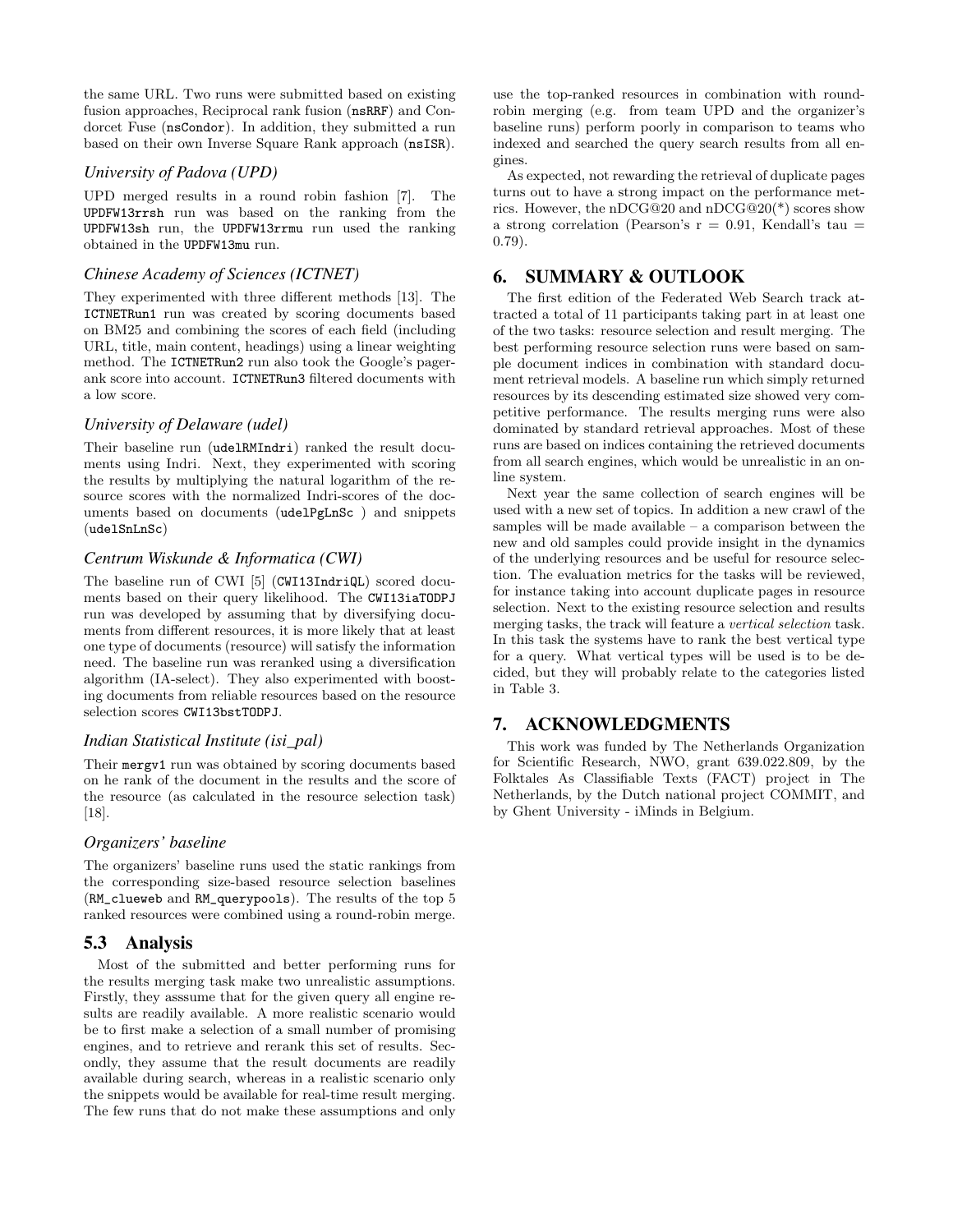# 8. REFERENCES

- [1] R. Aly, D. Hiemstra, D. Trieschnigg, and T. Demeester. Mirex and Taily at TREC 2013. In Proceedings of the 22nd Text REtrieval Conference Proceedings (TREC), 2014.
- [2] J. Arguello, F. Diaz, J. Callan, and B. Carterette. A methodology for evaluating aggregated search results. In ECIR 2011, pages 141–152, 2011.
- [3] J. Arguello, F. Diaz, J. Callan, and J.-F. Crespo. Sources of evidence for vertical selection. In SIGIR 2009, pages 315–322, 2009.
- [4] K. Balog. Collection and document language models for resource selection. In Proceedings of the 22nd Text REtrieval Conference Proceedings (TREC), 2014.
- [5] A. Bellogín, G. G. Gebremeskel, J. He, J. Lin, A. Said, T. Samar, A. P. de Vries, and J. B. P. Vuurens. CWI and TU Delft at TREC 2013: Contextual suggestion, federated web search, KBA, and web tracks. In Proceedings of the 22nd Text REtrieval Conference Proceedings (TREC), 2014.
- [6] A. Broder, M. Fontura, V. Josifovski, R. Kumar, R. Motwani, S. Nabar, R. Panigrahy, A. Tomkins, and Y. Xu. Estimating corpus size via queries. In CIKM 2006, pages 594–603, 2006.
- [7] E. D. Buccio, I. Masiero, and M. Melucci. University of Padua at TREC 2013: federated web search track. In Proceedings of the 22nd Text REtrieval Conference Proceedings (TREC), 2014.
- [8] C. Burges, E. Renshaw, and M. Deeds. Learning to Rank using Gradient Descent. In ICML 2005, pages 89–96, 2005.
- [9] J. Callen. Distributed information retrieval. In Advances in Information Retrieval, volume 7 of The Information Retrieval Series, chapter 5, pages 127–150. Springer, 2000.
- [10] O. Chapelle, D. Metlzer, Y. Zhang, and P. Grinspan. Expected reciprocal rank for graded relevance. In CIKM '09, pages 621–630, 2009.
- [11] M. S. Charikar. Similarity estimation techniques from rounding algorithms. In STOC 2002, pages 380–388, 2002.
- [12] T. Demeester, D. Nguyen, D. Trieschnigg, C. Develder, and D. Hiemstra. What snippets say about pages in federated web search. In AIRS 2012, pages 250–261, 2012.
- [13] F. Guan, Y. Xue, X. Yu, Y. Liu, and X. Cheng. ICTNET at federated web search track 2013. In Proceedings of the 22nd Text REtrieval Conference Proceedings (TREC), 2014.
- [14] D. Hawking and P. Thomas. Server selection methods in hybrid portal search. In SIGIR 2005, pages 75–82, 2005.
- [15] J. Kekäläinen and K. Järvelin. Using Graded Relevance Assessments in IR Evaluation. Journal of the American Society for Information Science and Technology, 53(13):1120–1129, 2002.
- [16] A. Mourão, F. Martins, and J. Magalhães. NovaSearch at TREC 2013 federated web search track: Experiments with rank fusion. In Proceedings of the 22nd Text REtrieval Conference Proceedings (TREC), 2014.
- [17] D. Nguyen, T. Demeester, D. Trieschnigg, and D. Hiemstra. Federated search in the wild: the combined power of over a hundred search engines. In CIKM 2012, pages 1874–1878, 2012.
- [18] D. Pal and M. Mitra. ISI at the TREC 2013 federated task. In Proceedings of the 22nd Text REtrieval Conference Proceedings (TREC), 2014.
- [19] M. Shokouhi and L. Si. Federated search. Foundations and Trends in Information Retrieval, 5(1):1–102, 2011.
- [20] D. Trieschnigg, K. Tjin-Kam-Jet, and D. Hiemstra. Ranking XPaths for extracting search result records. Technical Report TR-CTIT-12-08, Centre for Telematics and Information Technology, University of Twente, Enschede, 2012.
- [21] D. Trieschnigg, K. Tjin-Kam-Jet, and D. Hiemstra. SearchResultFinder: Federated search made easy. In SIGIR 2013, pages 1113–1114, 2013.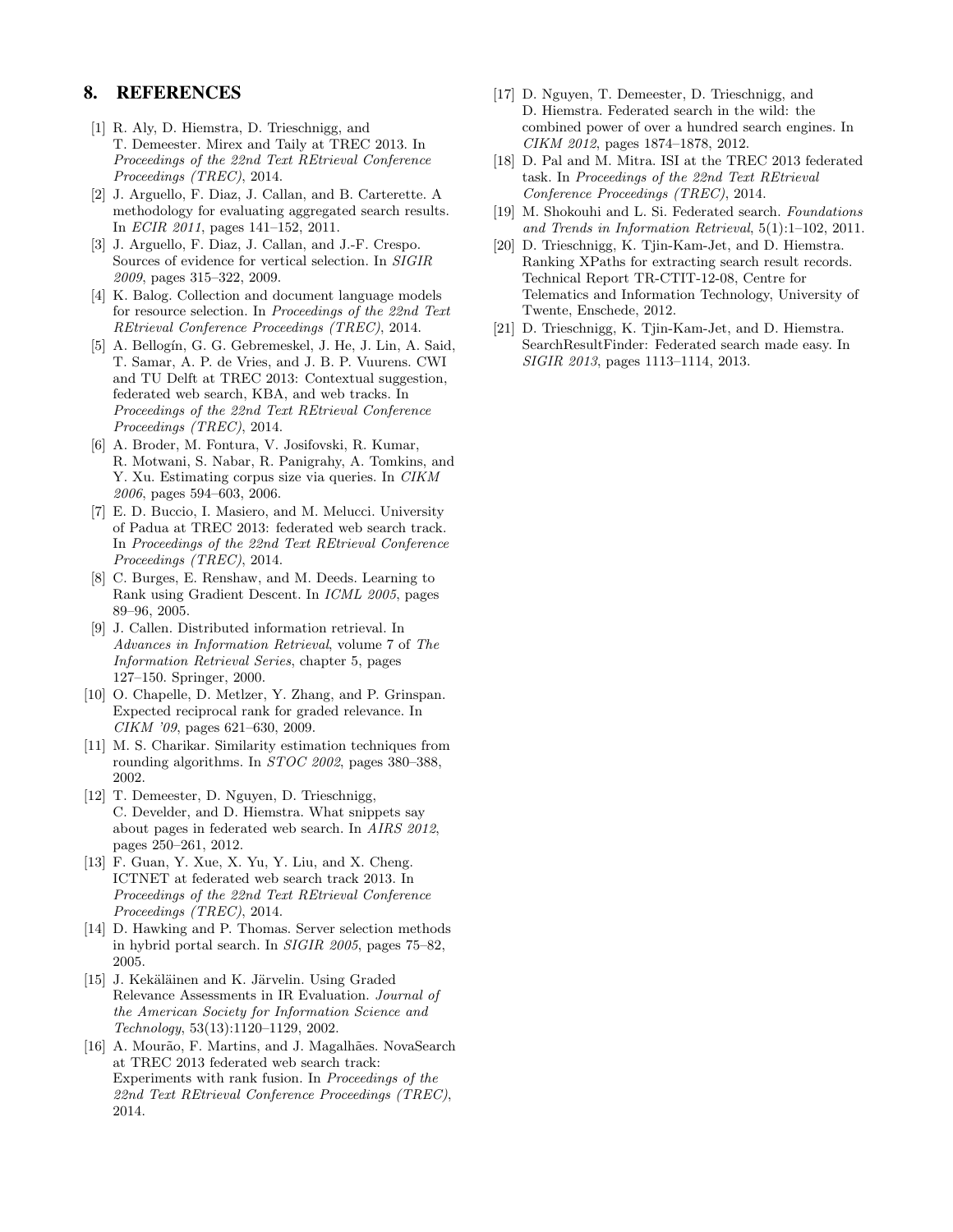# APPENDIX

# A. FEDWEB 2013 SEARCH ENGINES

| ID           | Name                                      | Categories                   | ID            | Name                           | Categories                              |
|--------------|-------------------------------------------|------------------------------|---------------|--------------------------------|-----------------------------------------|
| e001         | arXiv.org                                 | Academic                     | e099          | <b>Bing News</b>               | News                                    |
| e002         | CCSB                                      | Academic                     | e100          | Chronicling America            | News                                    |
| e003         | <b>CERN</b> Documents                     | Academic                     | e101          | $\text{CNN}$                   | News                                    |
| e004         | CiteSeerX                                 | Academic                     | e102          | Forbes                         | News                                    |
| e005<br>e006 | CiteULike<br>Economists Online            | Academic<br>Academic         | e103<br>e104  | Google News<br>JSOnline        | News<br>News                            |
| e007         | eScholarship                              | Academic                     | $_{\rm e106}$ | Slate                          | News                                    |
| e008         | <b>KFUPM</b> ePrints                      | Academic                     | e107          | The Guardian                   | News                                    |
| e009         | MPRA                                      | Academic                     | e108          | The Street                     | <b>News</b>                             |
| e010         | MS Academic                               | Academic                     | e109          | Washington post                | News                                    |
| e011         | Nature                                    | Academic                     | e110          | HNSearch                       | News, Tech                              |
| e012         | Organic Eprints                           | Academic                     | e111          | Slashdot                       | News, Tech                              |
| e013         | SpringerLink                              | Academic                     | e112          | The Register                   | News, Tech                              |
| e014         | U. Twente                                 | Academic<br>Academic         | e113<br>e114  | DeviantArt<br>Flickr           | Photo/Pictures<br>Photo/Pictures        |
| e015<br>e016 | UAB Digital<br>UQ eSpace                  | Academic                     | e115          | Fotolia                        | Photo/Pictures                          |
| e017         | PubMed                                    | Academic, Health             | e117          | Getty Images                   | Photo/Pictures                          |
| e018         | LastFM                                    | Audio                        | e118          | IconFinder                     | Photo/Pictures                          |
| e019         | LYRICSnMUSIC                              | Audio                        | e119          | NYPL Gallery                   | Photo/Pictures                          |
| e020         | Comedy Central                            | Audio, Video                 | e120          | OpenClipArt                    | Photo/Pictures                          |
| e021         | Dailymotion                               | Audio, Video                 | e121          | Photobucket                    | Photo/Pictures                          |
| e022         | YouTube                                   | Audio, Video                 | e122          | Picasa                         | Photo/Pictures                          |
| e023         | Google Blogs                              | Blogs                        | e123          | Picsearch                      | Photo/Pictures                          |
| e024<br>e025 | LinkedIn Blog                             | <b>Blogs</b><br><b>Blogs</b> | e124<br>e126  | Wikimedia<br>Funny or Die      | Photo/Pictures<br>Video, Photo/Pictures |
| e026         | Tumblr<br>WordPress                       | Blogs                        | e127          | 4Shared                        | Audio, Video, Books, Photo/Pictures     |
| e027         | Columbus Library                          | <b>Books</b>                 | e128          | AllExperts                     | Q&A                                     |
| e028         | Goodreads                                 | <b>Books</b>                 | e129          | Answers.com                    | Q&A                                     |
| e029         | Google Books                              | <b>Books</b>                 | e130          | Chacha                         | Q&A                                     |
| e030         | <b>NCSU</b> Library                       | <b>Books</b>                 | e131          | StackOverflow                  | Q&A                                     |
| e032         | <b>IMDb</b>                               | Encyclopedia                 | e132          | Yahoo Answers                  | Q&A                                     |
| e033         | Wikibooks                                 | Encyclopedia                 | e133          | MetaOptimize                   | Academic,Q&A                            |
| e034         | Wikipedia                                 | Encyclopedia                 | e134          | HowStuffWorks                  | Kids,Q&A                                |
| e036<br>e037 | Wikispecies<br>Wiktionary                 | Encyclopedia<br>Encyclopedia | e135<br>e136  | AllRecipes<br>Cooking.com      | Recipes<br>Recipes                      |
| e038         | E? Online                                 | Entertainment                | e137          | Food Network                   | Recipes                                 |
| e039         | Entertainment Weekly                      | Entertainment                | e138          | Food.com                       | Recipes                                 |
| e041         | TMZ                                       | Entertainment                | e139          | Meals.com                      | Recipes                                 |
| e042         | The Sun                                   | Entertainment, Sports, News  | e140          | Amazon                         | Shopping                                |
| e043         | Addicting games                           | Games                        | e141          | ASOS                           | Shopping                                |
| e044         | Amorgames                                 | Games                        | e142          | Craigslist                     | Shopping                                |
| e045         | Crazy monkey games                        | Games<br>Games               | e143<br>e144  | eBay<br>Overstock              | Shopping                                |
| e047<br>e048 | GameNode<br>Games.com                     | Games                        | e145          | Powell's                       | Shopping<br>Shopping                    |
| e049         | Miniclip                                  | Games                        | e146          | Pronto                         | Shopping                                |
| e050         | About.com                                 | General                      | e147          | Target                         | Shopping                                |
| e052         | Ask                                       | General                      | e148          | Yahoo? Shopping                | Shopping                                |
| e055         | CMU ClueWeb                               | General                      | e152          | Myspace                        | Social                                  |
| e057         | Gigablast                                 | General                      | e153          | Reddit                         | Social                                  |
| e062         | Baidu                                     | General                      | e154          | Tweepz                         | Social                                  |
| e063         | $_{\rm CDC}$                              | Health                       | e156          | $_{\text{Cnet}}$               | Software                                |
| e064         | Family Practice notebook<br>Health Finder | Health                       | e157          | GitHub                         | Software                                |
| e065<br>e066 | HealthCentral                             | Health<br>Health             | e158<br>e159  | SourceForge<br>bleacher report | Software<br>Sports                      |
| e067         | HealthLine                                | Health                       | e160          | <b>ESPN</b>                    | Sports                                  |
| e068         | Healthlinks.net                           | Health                       | e161          | Fox Sports                     | Sports                                  |
| e070         | Mayo Clinic                               | Health                       | e162          | NBA                            | Sports                                  |
| e071         | MedicineNet                               | Health                       | e163          | NHL                            | Sports                                  |
| e072         | MedlinePlus                               | Health                       | e164          | SB nation                      | Sports                                  |
| e075         | U. of Iowa hospitals and clinics          | Health                       | e165          | Sporting news                  | Sports                                  |
| e076<br>e077 | WebMD<br>Glassdoor                        | Health<br>Jobs               | e166<br>e167  | WWE<br>Ars Technica            | Sports<br>Tech                          |
| e078         | Jobsite                                   | Jobs                         | e168          | <b>CNET</b>                    | Tech                                    |
| e079         | LinkedIn Jobs                             | Jobs                         | e169          | Technet                        | Tech                                    |
| e080         | Simply Hired                              | Jobs                         | e170          | Technorati                     | Tech                                    |
| e081         | USAJobs                                   | Jobs                         | e171          | TechRepublic                   | Tech                                    |
| e082         | Comedy Central Jokes.com                  | Jokes                        | e172          | TripAdvisor                    | Travel                                  |
| e083         | Kickass jokes                             | Jokes                        | e173          | Wiki Travel                    | Travel                                  |
| e085         | Cartoon Network                           | Kids                         | e174          | 5min.com                       | Video                                   |
| e086         | Disney Family                             | Kids                         | e175          | AOL Video                      | Video                                   |
| e087         | Factmonster<br>Kidrex                     | Kids<br>Kids                 | e176          | Google Videos<br>MeFeedia      | Video<br>Video                          |
| e088<br>e089 | KidsClicks?                               | Kids                         | e178<br>e179  | Metacafe                       | Video                                   |
| e090         | Nick jr                                   | Kids                         | e181          | National geographic            | Video                                   |
| e091         | Nickelodeon                               | Kids                         | e182          | Veoh                           | Video                                   |
| e092         | OER Commons                               | Kids                         | e184          | Vimeo                          | Video                                   |
| e093         | Quintura Kids                             | Kids                         | e185          | Yahoo Screen                   | Video                                   |
| e095         | Foursquare                                | Local                        | e200          | BigWeb                         | General                                 |
| e098         | BBC                                       | News                         |               |                                |                                         |